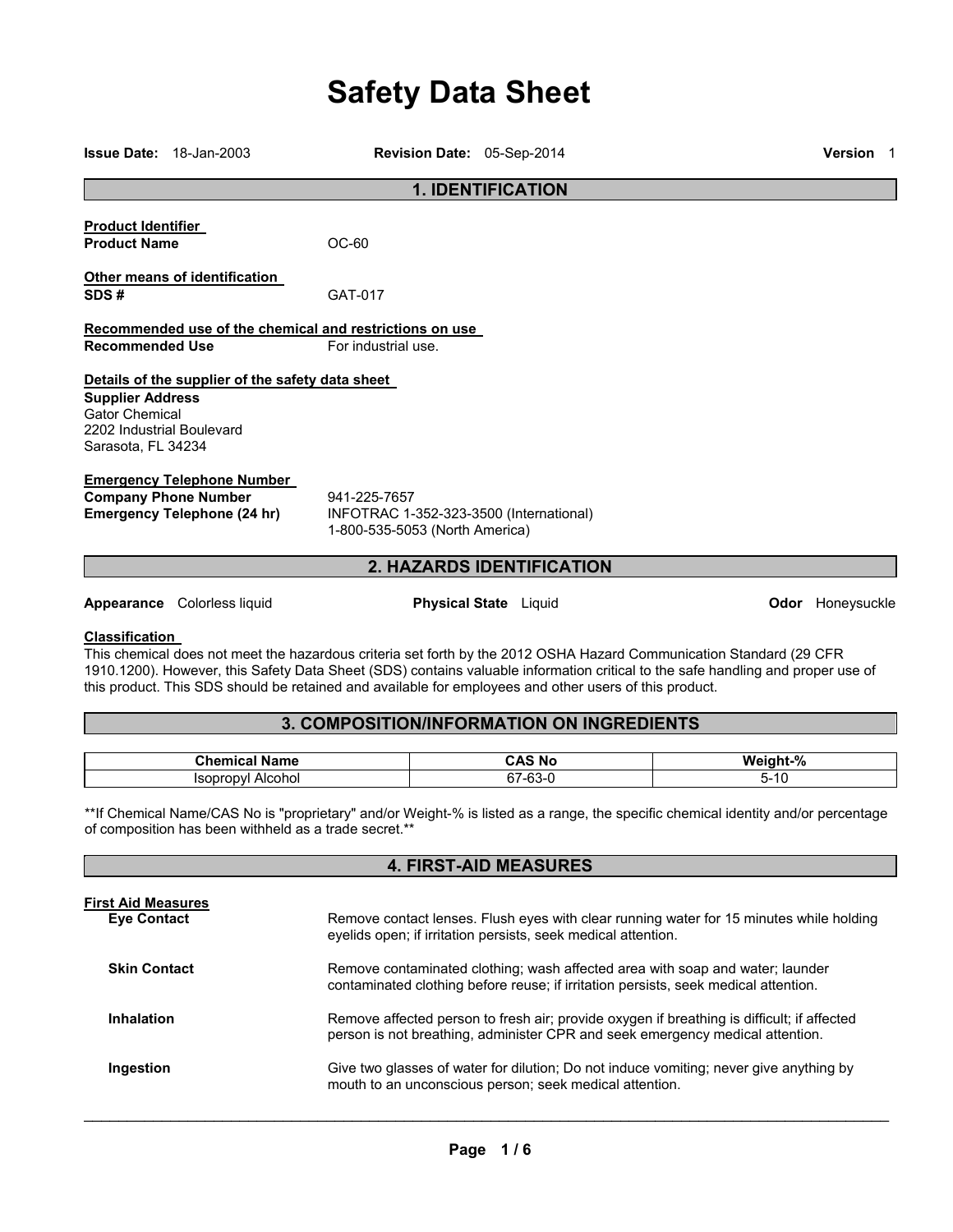#### **Most important symptoms and effects**

**Symptoms INHALATION: High concentrations are irritating to the respiratory tract; may cause** headache, dizziness, nausea, vomiting, and malaise.

 $\mathcal{L}_\mathcal{L} = \{ \mathcal{L}_\mathcal{L} = \{ \mathcal{L}_\mathcal{L} = \{ \mathcal{L}_\mathcal{L} = \{ \mathcal{L}_\mathcal{L} = \{ \mathcal{L}_\mathcal{L} = \{ \mathcal{L}_\mathcal{L} = \{ \mathcal{L}_\mathcal{L} = \{ \mathcal{L}_\mathcal{L} = \{ \mathcal{L}_\mathcal{L} = \{ \mathcal{L}_\mathcal{L} = \{ \mathcal{L}_\mathcal{L} = \{ \mathcal{L}_\mathcal{L} = \{ \mathcal{L}_\mathcal{L} = \{ \mathcal{L}_\mathcal{$ 

SKIN: Brief contact may cause slight irritation; prolonged contact may cause moderate reddening, swelling, and possible necrosis.

EYES: Contact causes severe irritation and pain associated with redness and swelling of the conjunctiva.

INGESTION: Moderately toxic; may cause headache, dizziness, diarrhea, and general weakness; large doses may result in red blood cell hemolysis.

#### **Indication of any immediate medical attention and special treatment needed**

| <b>Notes to Physician</b> | MEDICAL CONDITIONS GENERALLY AGGRAVATED BY EXPOSURE: Preexisting skin,          |
|---------------------------|---------------------------------------------------------------------------------|
|                           | eye, or respiratory disorders may become aggravated through prolonged exposure. |

#### **5. FIRE-FIGHTING MEASURES**

#### **Suitable Extinguishing Media**

Carbon dioxide (CO2). Water. Water spray (fog). Dry chemical. Foam.

#### **Unsuitable Extinguishing Media** Not determined.

## **Specific Hazards Arising from the Chemical**

Combustion products may be toxic.

**Hazardous Combustion Products** Carbon oxides. Hydrocarbons. Fumes and smoke.

#### **Protective equipment and precautions for firefighters**

Keep containers cool with water spray to prevent container rupture due to steam buildup; floor will become slippery if material is released. As in any fire, wear self-contained breathing apparatus pressure-demand, MSHA/NIOSH (approved or equivalent) and full protective gear.

## **6. ACCIDENTAL RELEASE MEASURES**

#### **Personal precautions, protective equipment and emergency procedures**

| <b>Personal Precautions</b>                          | Use personal protective equipment as required.                                                                                                                      |  |
|------------------------------------------------------|---------------------------------------------------------------------------------------------------------------------------------------------------------------------|--|
| <b>Environmental Precautions</b>                     | Prevent from entering into soil, ditches, sewers, waterways and/or groundwater. See<br>Section 12, Ecological Information. See Section 13: DISPOSAL CONSIDERATIONS. |  |
| Methods and material for containment and cleaning up |                                                                                                                                                                     |  |

| Methods for Containment | Prevent further leakage or spillage if safe to do so.                                                                                      |
|-------------------------|--------------------------------------------------------------------------------------------------------------------------------------------|
| Methods for Clean-Up    | Contain and collect with an inert absorbent and place into an appropriate container for<br>disposal. Wash spill area with plenty of water. |

# **7. HANDLING AND STORAGE**

## **Precautions for safe handling**

| <b>Advice on Safe Handling</b> | Handle in accordance with good industrial hygiene and safety practice. Use personal  |
|--------------------------------|--------------------------------------------------------------------------------------|
|                                | protection recommended in Section 8. Avoid contact with skin, eyes or clothing. Keep |
|                                | containers closed when not in use. Protect containers from abuse.                    |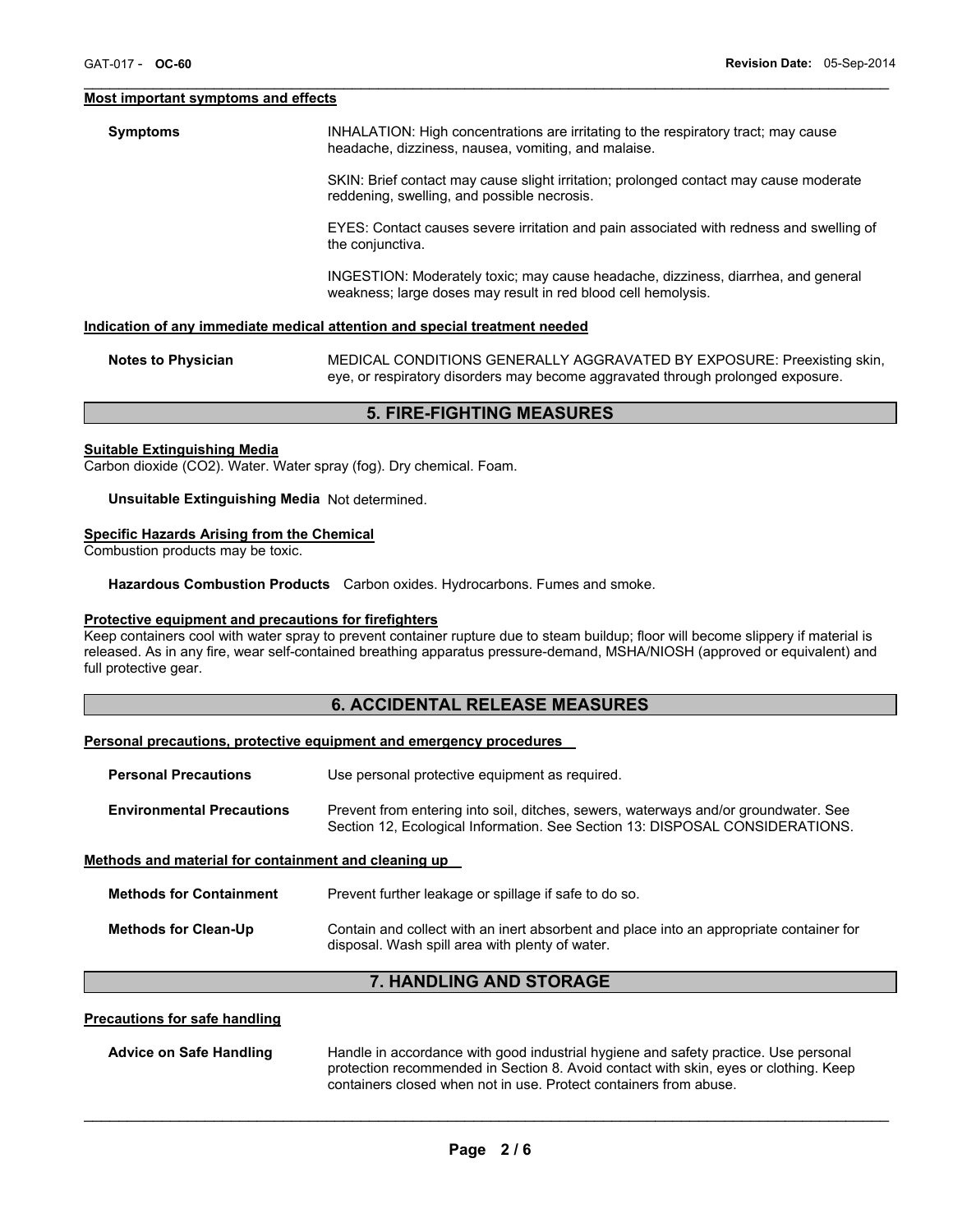# **Conditions for safe storage, including any incompatibilities**

| <b>Storage Conditions</b> | Keep container tightly closed and store in a cool, dry and well-ventilated place. Protect from |
|---------------------------|------------------------------------------------------------------------------------------------|
|                           | extreme temperatures.                                                                          |
|                           |                                                                                                |

 $\mathcal{L}_\mathcal{L} = \{ \mathcal{L}_\mathcal{L} = \{ \mathcal{L}_\mathcal{L} = \{ \mathcal{L}_\mathcal{L} = \{ \mathcal{L}_\mathcal{L} = \{ \mathcal{L}_\mathcal{L} = \{ \mathcal{L}_\mathcal{L} = \{ \mathcal{L}_\mathcal{L} = \{ \mathcal{L}_\mathcal{L} = \{ \mathcal{L}_\mathcal{L} = \{ \mathcal{L}_\mathcal{L} = \{ \mathcal{L}_\mathcal{L} = \{ \mathcal{L}_\mathcal{L} = \{ \mathcal{L}_\mathcal{L} = \{ \mathcal{L}_\mathcal{$ 

```
Incompatible Materials Strong oxidizers. Strong acids.
```
# **8. EXPOSURE CONTROLS/PERSONAL PROTECTION**

## **Exposure Guidelines**

| <b>Chemical Name</b> | <b>ACGIH TLV</b> | <b>OSHA PEL</b>                     | <b>NIOSH IDLH</b>           |
|----------------------|------------------|-------------------------------------|-----------------------------|
| Isopropyl Alcohol    | STEL: 400 ppm    | TWA: 400 ppm                        | IDLH: 2000 ppm              |
| 67-63-0              | TWA: 200 ppm     | TWA: 980 mg/m $3$                   | TWA: 400 ppm                |
|                      |                  | (vacated) TWA: 400 ppm              | TWA: 980 mg/m <sup>3</sup>  |
|                      |                  | (vacated) TWA: $980 \text{ mg/m}^3$ | STEL: 500 ppm               |
|                      |                  | (vacated) STEL: 500 ppm             | STEL: $1225 \text{ mg/m}^3$ |
|                      |                  | (vacated) STEL: 1225 mg/m $3$       |                             |

#### **Appropriate engineering controls**

**Engineering Controls** Ensure adequate ventilation, especially in confined areas. Eyewash stations. Showers.

## **Individual protection measures, such as personal protective equipment**

| <b>Eve/Face Protection</b><br><b>Skin and Body Protection</b> | Wear protective eyeglasses or chemical safety goggles.<br>Neoprene or rubber gloves with cuffs.                                                                                                                                                                   |
|---------------------------------------------------------------|-------------------------------------------------------------------------------------------------------------------------------------------------------------------------------------------------------------------------------------------------------------------|
| <b>Respiratory Protection</b>                                 | None required while threshold limits are kept below maximum allowable concentrations; if                                                                                                                                                                          |
|                                                               | TWA exceeds limits, NIOSH approved respirator must be worn. Respiratory protection must<br>be provided in accordance with OSHA regulations (29 CFR1910.134) or European                                                                                           |
|                                                               | Standard EN 149, as applicable.<br>Associated the state of Associated the second of the second second the second the distribution of the second second second second second second second second second second second second second second second second second s |

**General Hygiene Considerations** Handle in accordance with good industrial hygiene and safety practice.

# **9. PHYSICAL AND CHEMICAL PROPERTIES**

# **Information on basic physical and chemical properties**

| <b>Physical State</b>                                                                                                                                                                                                                                                                                                                      | Liguid                                                                                                                                                                            |                          |                |
|--------------------------------------------------------------------------------------------------------------------------------------------------------------------------------------------------------------------------------------------------------------------------------------------------------------------------------------------|-----------------------------------------------------------------------------------------------------------------------------------------------------------------------------------|--------------------------|----------------|
| Appearance                                                                                                                                                                                                                                                                                                                                 | Colorless liquid                                                                                                                                                                  | Odor                     | Honeysuckle    |
| Color                                                                                                                                                                                                                                                                                                                                      | Colorless                                                                                                                                                                         | <b>Odor Threshold</b>    | Not determined |
| <b>Property</b><br>рH<br><b>Melting Point/Freezing Point</b><br><b>Boiling Point/Boiling Range</b>                                                                                                                                                                                                                                         | <b>Values</b><br>$7.0 - 7.5$<br>Not determined<br>100°C / 212°F                                                                                                                   | Remarks • Method         |                |
| <b>Flash Point</b><br><b>Evaporation Rate</b><br><b>Flammability (Solid, Gas)</b><br><b>Upper Flammability Limits</b><br><b>Lower Flammability Limit</b>                                                                                                                                                                                   | Non-flammable<br><1<br>Liquid-Not Applicable<br>Not Applicable<br>Not Applicable                                                                                                  | (Water = $1$ )           |                |
| <b>Vapor Pressure</b>                                                                                                                                                                                                                                                                                                                      | 17 mm Hg @ 20°C                                                                                                                                                                   |                          |                |
| <b>Vapor Density</b><br><b>Specific Gravity</b><br><b>Water Solubility</b><br>Solubility in other solvents<br><b>Partition Coefficient</b><br><b>Auto-ignition Temperature</b><br><b>Decomposition Temperature</b><br><b>Kinematic Viscosity</b><br><b>Dynamic Viscosity</b><br><b>Explosive Properties</b><br><b>Oxidizing Properties</b> | >1<br>0.980<br>Completely soluble<br>Not determined<br>Not determined<br>Not determined<br>Not determined<br>Not determined<br>Not determined<br>Not determined<br>Not determined | $(Air=1)$<br>(Water = 1) |                |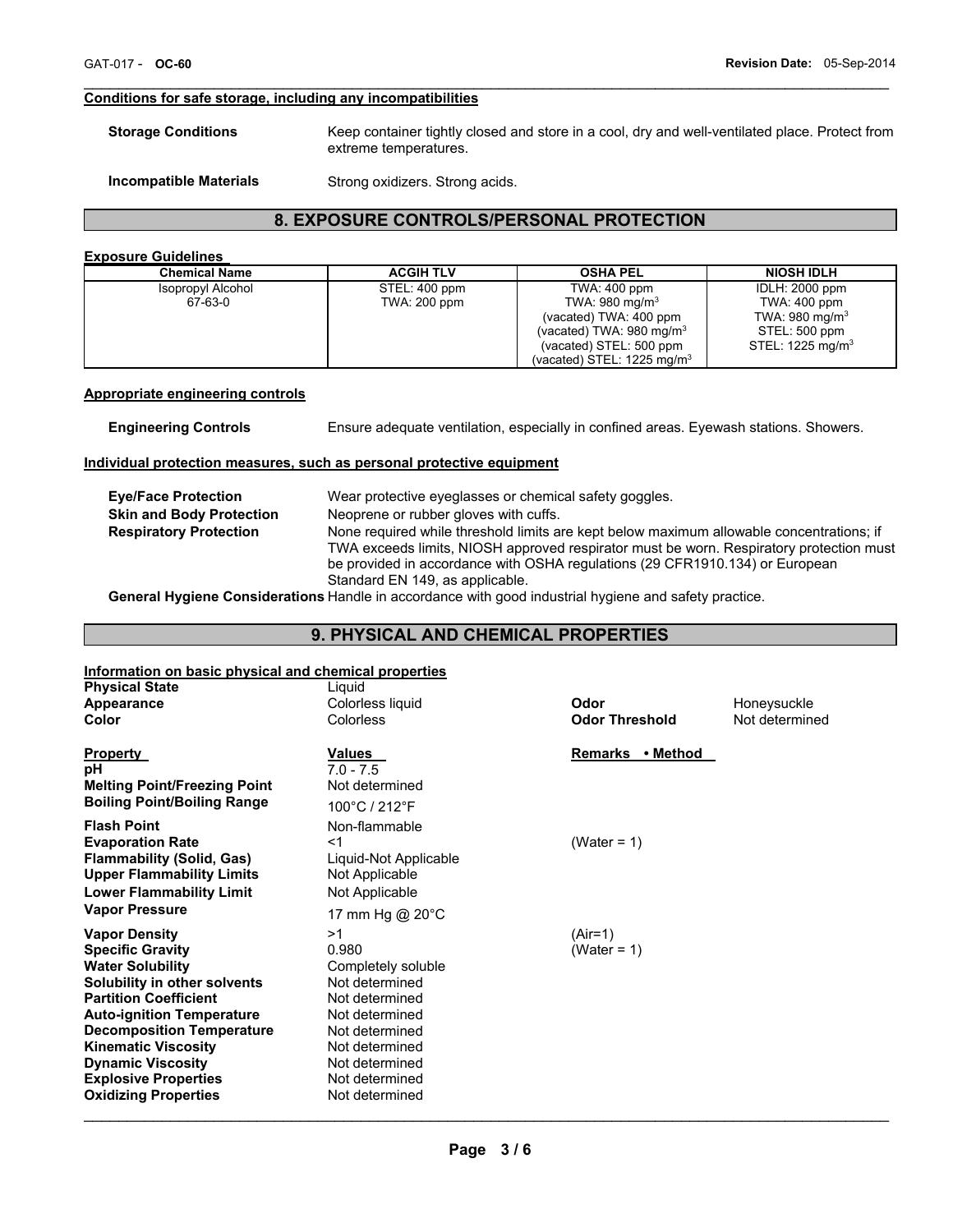## $\mathcal{L}_\mathcal{L} = \{ \mathcal{L}_\mathcal{L} = \{ \mathcal{L}_\mathcal{L} = \{ \mathcal{L}_\mathcal{L} = \{ \mathcal{L}_\mathcal{L} = \{ \mathcal{L}_\mathcal{L} = \{ \mathcal{L}_\mathcal{L} = \{ \mathcal{L}_\mathcal{L} = \{ \mathcal{L}_\mathcal{L} = \{ \mathcal{L}_\mathcal{L} = \{ \mathcal{L}_\mathcal{L} = \{ \mathcal{L}_\mathcal{L} = \{ \mathcal{L}_\mathcal{L} = \{ \mathcal{L}_\mathcal{L} = \{ \mathcal{L}_\mathcal{$ **10. STABILITY AND REACTIVITY**

## **Reactivity**

Not reactive under normal conditions.

#### **Chemical Stability**

Stable under recommended storage conditions.

#### **Possibility of Hazardous Reactions**

None under normal processing.

#### **Hazardous Polymerization** Hazardous polymerization does not occur.

#### **Conditions to Avoid**

Protect from extreme temperatures. Keep from freezing. Keep separated from incompatible substances. Keep out of reach of children.

## **Incompatible Materials**

Strong oxidizers. Strong acids.

#### **Hazardous Decomposition Products**

Carbon oxides. Hydrocarbons. Fumes and smoke.

# **11. TOXICOLOGICAL INFORMATION**

#### **Information on likely routes of exposure**

| <b>Product Information</b> |                                  |
|----------------------------|----------------------------------|
| <b>Eye Contact</b>         | Avoid contact with eyes.         |
| <b>Skin Contact</b>        | Avoid contact with skin.         |
| <b>Inhalation</b>          | Avoid breathing vapors or mists. |
| Ingestion                  | Do not ingest.                   |

### **Component Information**

| <b>Chemical Name</b>     | Oral LD50             | <b>Dermal LD50</b>             | <b>Inhalation LC50</b>       |
|--------------------------|-----------------------|--------------------------------|------------------------------|
| <b>Isopropyl Alcohol</b> | $= 4396$ mg/kg<br>Rat | (Rat) = 12870<br>= 12800 mg/kg | ′ Rat ) 4 h<br>$= 72.6$ mg/L |
| 67-63-0                  |                       | Rabbit<br>mg/kg                |                              |

#### **Information on physical, chemical and toxicological effects**

**Symptoms** Please see section 4 of this SDS for symptoms.

#### **Delayed and immediate effects as well as chronic effects from short and long-term exposure**

**Carcinogenicity Group 3 IARC components are "not classifiable as human carcinogens".** 

| <b>ACGIH</b> | <b>IARC</b> | ----<br>NT<br><b>ALL</b> | <b>OSHA</b> |
|--------------|-------------|--------------------------|-------------|
|              | Group 3     |                          |             |
|              |             |                          |             |

**Legend** 

*IARC (International Agency for Research on Cancer)* 

Group 3 IARC components are "not classifiable as human carcinogens"<br>**OSHA (Occupational Safety and Health Administration of the US Department of Labor)** 

*X - Present*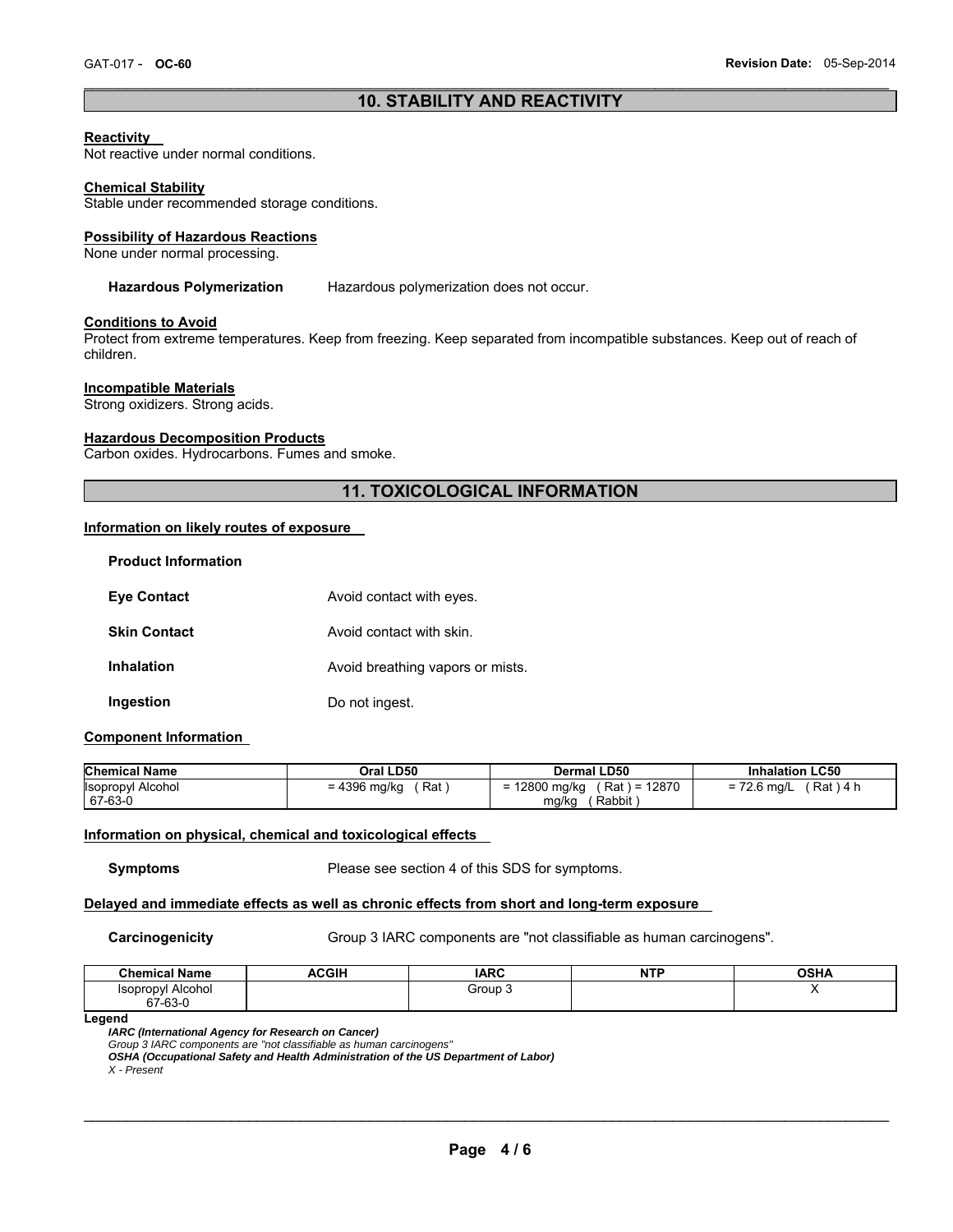#### **Numerical measures of toxicity**

Not determined

# **12. ECOLOGICAL INFORMATION**

 $\mathcal{L}_\mathcal{L} = \{ \mathcal{L}_\mathcal{L} = \{ \mathcal{L}_\mathcal{L} = \{ \mathcal{L}_\mathcal{L} = \{ \mathcal{L}_\mathcal{L} = \{ \mathcal{L}_\mathcal{L} = \{ \mathcal{L}_\mathcal{L} = \{ \mathcal{L}_\mathcal{L} = \{ \mathcal{L}_\mathcal{L} = \{ \mathcal{L}_\mathcal{L} = \{ \mathcal{L}_\mathcal{L} = \{ \mathcal{L}_\mathcal{L} = \{ \mathcal{L}_\mathcal{L} = \{ \mathcal{L}_\mathcal{L} = \{ \mathcal{L}_\mathcal{$ 

## **Ecotoxicity**

The product is not classified as environmentally hazardous. However, this does not exclude the possibility that large or frequent spills can have a harmful or damaging effect on the environment.

## **Component Information**

| <b>Chemical Name</b>         | Algae/aquatic plants                                                                               | Fish                                                                                                                                                                 | <b>Toxicity to</b><br>microorganisms | <b>Crustacea</b>                       |
|------------------------------|----------------------------------------------------------------------------------------------------|----------------------------------------------------------------------------------------------------------------------------------------------------------------------|--------------------------------------|----------------------------------------|
| Isopropyl Alcohol<br>67-63-0 | 1000: 96 h Desmodesmus<br>subspicatus mg/L EC50<br>1000: 72 h Desmodesmus<br>subspicatus mg/L EC50 | 9640: 96 h Pimephales<br>promelas mg/L LC50<br>flow-through 11130: 96 h<br>Pimephales promelas mg/L<br>LC50 static 1400000: 96 h<br>Lepomis macrochirus ug/L<br>LC50 |                                      | 13299: 48 h Daphnia magna<br>mg/L EC50 |

## **Persistence/Degradability**

Not determined.

## **Bioaccumulation**

Not determined.

## **Mobility**

| <b>Chemical Name</b>                | <b>Partition Coefficient</b> |
|-------------------------------------|------------------------------|
| <b>Isopropyl Alcohol</b><br>67-63-0 | 0.05                         |

## **Other Adverse Effects**

Not determined

# **13. DISPOSAL CONSIDERATIONS**

## **Waste Treatment Methods**

| <b>Disposal of Wastes</b>     | Disposal should be in accordance with applicable regional, national and local laws and<br>regulations. |
|-------------------------------|--------------------------------------------------------------------------------------------------------|
| <b>Contaminated Packaging</b> | Disposal should be in accordance with applicable regional, national and local laws and<br>regulations. |

#### **California Hazardous Waste Status**

| <b>Chemical Name</b>               | California Hazardous Waste Status |
|------------------------------------|-----------------------------------|
| Alcohol<br><i><b>Isopropyl</b></i> | Toxic                             |
| 67-63-0                            | lanitable                         |

# **14. TRANSPORT INFORMATION**

| <u>Note</u> | Please see current shipping paper for most up to date shipping information, including<br>exemptions and special circumstances. |
|-------------|--------------------------------------------------------------------------------------------------------------------------------|
| <u>DOT</u>  | Not regulated                                                                                                                  |
| <u>IATA</u> | Not regulated                                                                                                                  |
| <b>IMDG</b> | Not regulated                                                                                                                  |